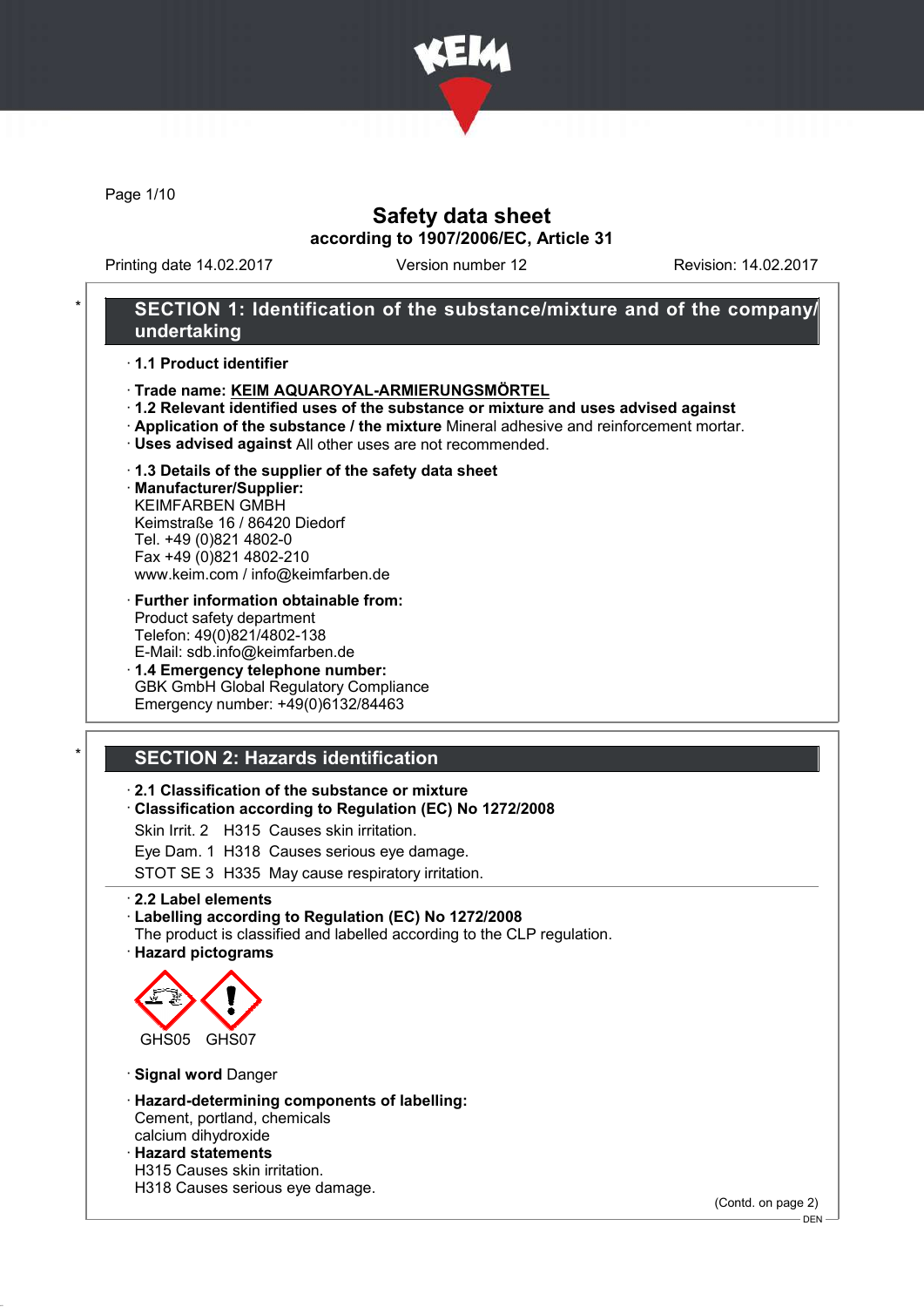

Page 2/10

# Safety data sheet according to 1907/2006/EC, Article 31

Printing date 14.02.2017 Version number 12 Revision: 14.02.2017

(Contd. of page 1)

## Trade name: KEIM AQUAROYAL-ARMIERUNGSMÖRTEL

| H335 May cause respiratory irritation. |
|----------------------------------------|

| · Precautionary statements |                                                                                                  |
|----------------------------|--------------------------------------------------------------------------------------------------|
| P <sub>280</sub>           | Wear protective gloves/protective clothing/eye protection/face protection.                       |
| P <sub>271</sub>           | Use only outdoors or in a well-ventilated area.                                                  |
| P <sub>261</sub>           | Avoid breathing dust.                                                                            |
|                            | P305+P351+P338 IF IN EYES: Rinse cautiously with water for several minutes. Remove contact       |
|                            | lenses, if present and easy to do. Continue rinsing.                                             |
| P315                       | Get immediate medical advice/attention.                                                          |
| P304+P340                  | IF INHALED: Remove person to fresh air and keep comfortable for breathing.                       |
| P302+P352                  | IF ON SKIN: Wash with plenty of soap and water.                                                  |
| P362                       | Take off contaminated clothing.                                                                  |
| P332+P313                  | If skin irritation occurs: Get medical advice/attention.                                         |
| 2.3 Other hazards          |                                                                                                  |
|                            | This Product contains cement. Cement produces an alkaline reaction with moisture or water. Avoid |
|                            | contact with eyes and prolonged skin contact.                                                    |
|                            | · Results of PBT and vPvB assessment                                                             |

- · PBT: Not applicable.
- · vPvB: Not applicable.

# SECTION 3: Composition/information on ingredients

#### · 3.2 Mixtures

· Description: Portland-cement, calcium dihydroxide, aggregates and additives

| · Dangerous components:                |                                                                                             |              |
|----------------------------------------|---------------------------------------------------------------------------------------------|--------------|
| CAS: 65997-15-1                        | Cement, portland, chemicals                                                                 | $10 - 25%$   |
| EINECS: 266-043-4                      | Eye Dam. 1, H318; $\Diamond$ Skin Irrit. 2, H315; STOT SE<br>3. H <sub>335</sub>            |              |
| CAS: 1305-62-0                         | calcium dihydroxide                                                                         | $2.5 - 10\%$ |
| EINECS: 215-137-3                      | Eye Dam. 1, H318; $\Diamond$ Skin Irrit. 2, H315; STOT SE                                   |              |
| Reg.nr.: 01-2119475151-45-XXXX 3, H335 |                                                                                             |              |
|                                        | · Additional information: For the wording of the listed hazard phrases refer to section 16. |              |

# SECTION 4: First aid measures

#### · 4.1 Description of first aid measures

- · General information: When seeing the doctor we suggest to present this safety data sheet.
- · After inhalation: Supply fresh air; consult doctor in case of complaints.
- · After skin contact:

Immediately wash with water and soap and rinse thoroughly.

Do not use solvents or thinners. If skin irritation continues, consult a doctor.

- 
- · After eye contact:

Rinse opened eye for several minutes under running water. Then consult a doctor.

After swallowing:

Rinse mouth and throat well with water.

(Contd. on page 3)

 $-$  DEN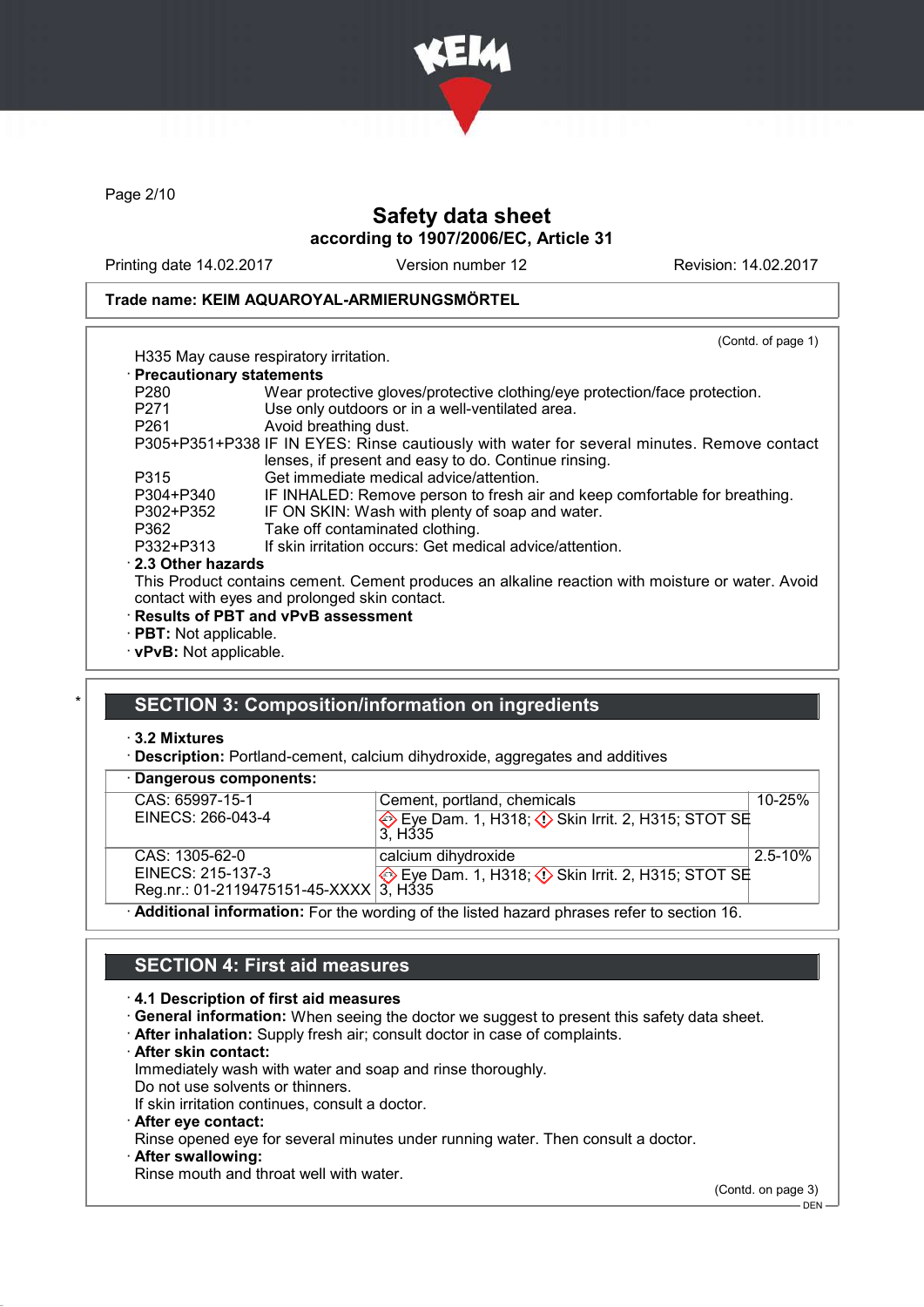

Page 3/10

# Safety data sheet according to 1907/2006/EC, Article 31

Printing date 14.02.2017 Version number 12 Revision: 14.02.2017

## Trade name: KEIM AQUAROYAL-ARMIERUNGSMÖRTEL

Do not induce vomiting; call for medical help immediately.

(Contd. of page 2)

- · 4.2 Most important symptoms and effects, both acute and delayed
- No further relevant information available.
- · 4.3 Indication of any immediate medical attention and special treatment needed No further relevant information available.

# SECTION 5: Firefighting measures

- · 5.1 Extinguishing media
- · Suitable extinguishing agents:
- Product itself does not burn. Co-ordinate fire-fighting measures to the fire surroundings.
- · 5.2 Special hazards arising from the substance or mixture
- No further relevant information available.
- · 5.3 Advice for firefighters
- · Protective equipment: Wear self-contained respiratory protective device.
- · Additional information
- Dispose of fire debris and contaminated fire fighting water in accordance with official regulations. In case of fire do not breathe smoke, fumes and vapours.

# SECTION 6: Accidental release measures

| $\cdot$ 6.1 Personal precautions, protective equipment and emergency procedures<br>Avoid contact with skin and eyes.<br>Avoid formation of dust. |
|--------------------------------------------------------------------------------------------------------------------------------------------------|
| Use respiratory protective device against the effects of fumes/dust/aerosol.                                                                     |
| Respect the protection rules (see section 7 a. 8).                                                                                               |
| Product forms slippery surface when combined with water.                                                                                         |
| 6.2 Environmental precautions:                                                                                                                   |
| Do not allow product to reach soil, sewage system or any water course.                                                                           |
| Follow local governmental rules and regulations.                                                                                                 |
| 6.3 Methods and material for containment and cleaning up:                                                                                        |
| Close drainages (Risk of blocking)                                                                                                               |
| Danger of slipping!                                                                                                                              |
| Avoid formation of dust.                                                                                                                         |
| Ensure adequate ventilation.                                                                                                                     |
| Pick up mechanically.                                                                                                                            |
| Dispose of the material collected according to regulations.                                                                                      |
| Clear contaminated areas thoroughly.                                                                                                             |
| 6.4 Reference to other sections                                                                                                                  |
| See Section 7 for information on safe handling.                                                                                                  |
| See Section 8 for information on personal protection equipment.                                                                                  |
| See Section 13 for disposal information.                                                                                                         |

(Contd. on page 4)

DEN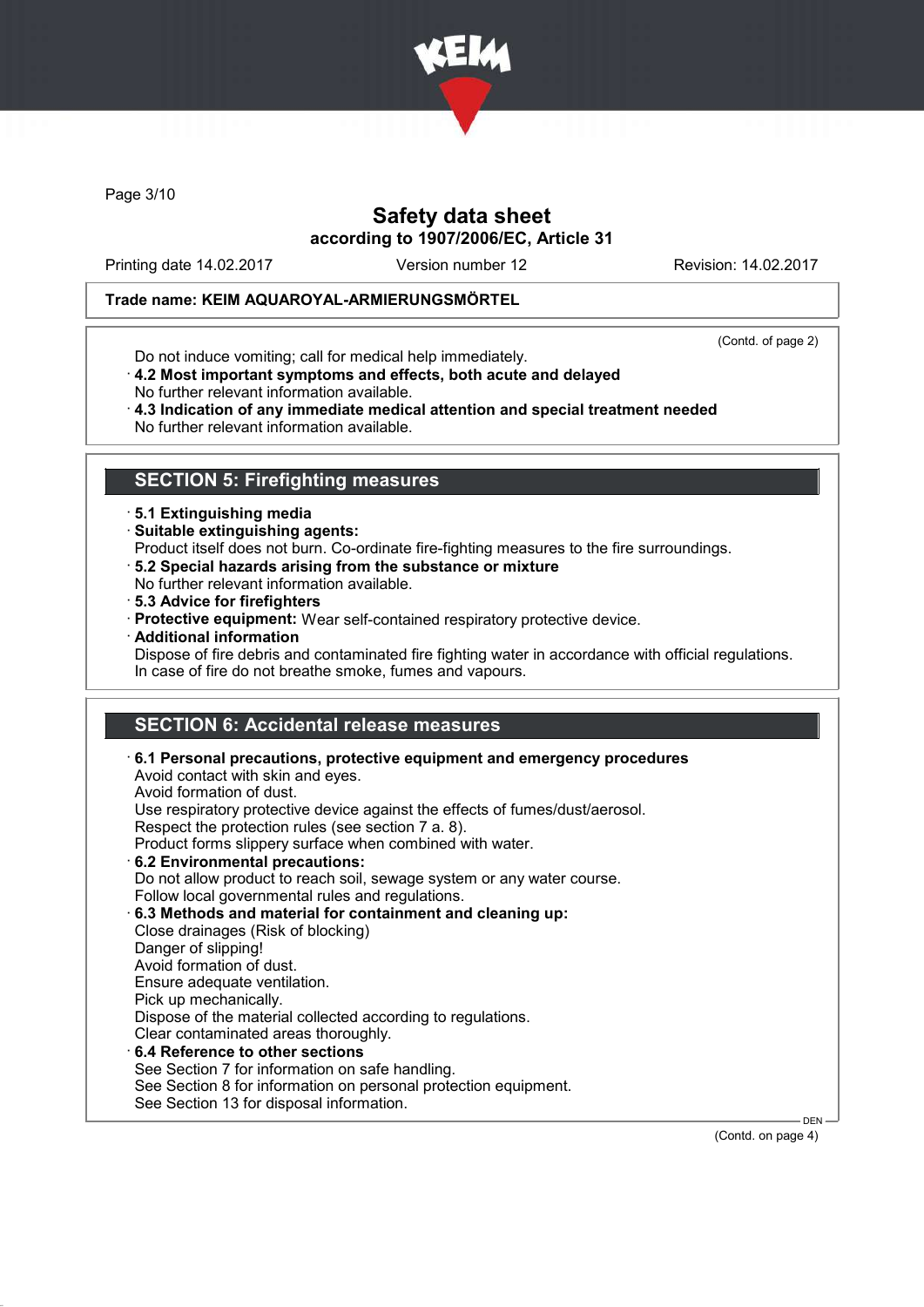

Page 4/10

# Safety data sheet according to 1907/2006/EC, Article 31

Printing date 14.02.2017 Version number 12 Revision: 14.02.2017

## Trade name: KEIM AQUAROYAL-ARMIERUNGSMÖRTEL

(Contd. of page 3)

# SECTION 7: Handling and storage

| $\cdot$ 7.1 Precautions for safe handling<br>Avoid contact with skin and eyes.<br>Keep receptacles tightly sealed.<br>Prevent formation of dust.<br>Ensure good ventilation/exhaustion at the workplace.<br>See item 8 for information about suitable protective equipment and technical precautions. Respect<br>the protection rules.<br>Information about fire - and explosion protection:<br>The product is not flammable.<br>No special measures required.                                                                                                                                                                                                                        |
|---------------------------------------------------------------------------------------------------------------------------------------------------------------------------------------------------------------------------------------------------------------------------------------------------------------------------------------------------------------------------------------------------------------------------------------------------------------------------------------------------------------------------------------------------------------------------------------------------------------------------------------------------------------------------------------|
| .7.2 Conditions for safe storage, including any incompatibilities<br>· Storage:<br>Requirements to be met by storerooms and receptacles:<br>Keep in the original containers in a cool and dry place.<br>Store only in unopened original receptacles.<br>· Information about storage in one common storage facility: Do not store together with acids.<br>Further information about storage conditions:<br>Store in dry conditions.<br>Protect from humidity and water.<br>Avoid dust formations and deposits.<br>Keep container tightly sealed.<br>Protect from heat and direct sunlight.<br>Storage class: 13<br>.7.3 Specific end use(s) No further relevant information available. |
| <b>SECTION 8: Exposure controls/personal protection</b><br>8.1 Control parameters<br>Ingredients with limit values that require monitoring at the workplace:<br>65997-15-1 Cement, portland, chemicals<br>AGW (Germany) Long-term value: 5 E mg/m <sup>3</sup><br><b>DFG</b><br>1305-62-0 calcium dihydroxide                                                                                                                                                                                                                                                                                                                                                                         |
|                                                                                                                                                                                                                                                                                                                                                                                                                                                                                                                                                                                                                                                                                       |

AGW (Germany) Long-term value: 1E mg/m<sup>s</sup> 2(I);Y, EU, DFG

· DNELs

# 1305-62-0 calcium dihydroxide

| Inhalative Acute - local effects, worker           | $4$ mg/m <sup>3</sup> (worker)   |
|----------------------------------------------------|----------------------------------|
| Acute - local effects, consumer                    | $4$ mg/m <sup>3</sup> (consumer) |
| Long-term - local effects, worker                  | 1 mg/m <sup>3</sup> (worker)     |
| Long-term - local effects, consumer   1 (consumer) |                                  |
|                                                    | $\sim$ $\sim$ $\sim$ $\sim$      |

(Contd. on page 5)

<sup>.&</sup>lt;br>- DEN -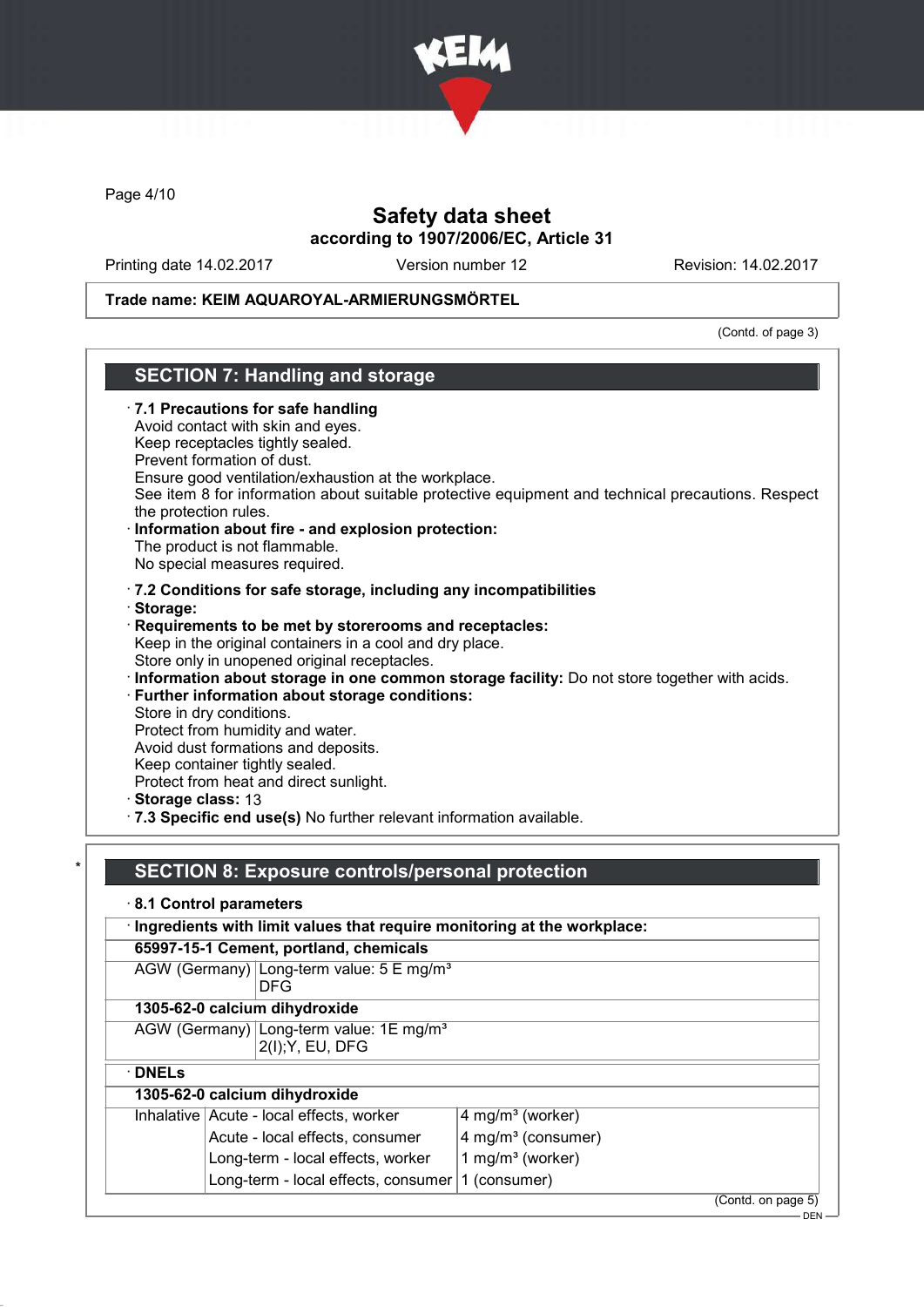

Page 5/10

# Safety data sheet according to 1907/2006/EC, Article 31

Printing date 14.02.2017 Version number 12 Revision: 14.02.2017

## Trade name: KEIM AQUAROYAL-ARMIERUNGSMÖRTEL

| · PNECs                                                                                          |                                                                                                                                                                                                            |
|--------------------------------------------------------------------------------------------------|------------------------------------------------------------------------------------------------------------------------------------------------------------------------------------------------------------|
| 1305-62-0 calcium dihydroxide                                                                    |                                                                                                                                                                                                            |
| Aquatic compartment - freshwater                                                                 | 0.49 mg/l (freshwater)                                                                                                                                                                                     |
| Aquatic compartment - marine water                                                               | 0.32 mg/l (marine water)                                                                                                                                                                                   |
| Terrestrial compartment - soil                                                                   | 1080 mg/kg dw (soil)                                                                                                                                                                                       |
| Sewage treatment plant                                                                           | 3 mg/l (sewage sludge)                                                                                                                                                                                     |
|                                                                                                  | Additional information: The lists valid during the making were used as basis.                                                                                                                              |
| 8.2 Exposure controls                                                                            |                                                                                                                                                                                                            |
| · Personal protective equipment:                                                                 |                                                                                                                                                                                                            |
| <b>General protective and hygienic measures:</b>                                                 |                                                                                                                                                                                                            |
|                                                                                                  | Vacuum clean contaminated clothing. Do not blow or brush off contamination.                                                                                                                                |
| Avoid contact with the eyes and skin.                                                            |                                                                                                                                                                                                            |
| Do not inhale dust / smoke / mist.                                                               |                                                                                                                                                                                                            |
| Wash hands before breaks and at the end of work.                                                 |                                                                                                                                                                                                            |
| Immediately remove all soiled and contaminated clothing                                          |                                                                                                                                                                                                            |
| <b>Respiratory protection:</b>                                                                   |                                                                                                                                                                                                            |
| In a dusty environment wear suitable facemask.<br>Filter: FFP2                                   |                                                                                                                                                                                                            |
| · Protection of hands:                                                                           |                                                                                                                                                                                                            |
| Protective gloves                                                                                |                                                                                                                                                                                                            |
| Alkaline resistant gloves                                                                        |                                                                                                                                                                                                            |
| <b>Material of gloves</b>                                                                        |                                                                                                                                                                                                            |
| suitable material e.g.:                                                                          |                                                                                                                                                                                                            |
| Nitrile impregnated cotton-gloves                                                                |                                                                                                                                                                                                            |
| Recommended thickness of the material: $\geq 0.5$ mm                                             |                                                                                                                                                                                                            |
|                                                                                                  | The selection of the suitable gloves does not only depend on the material, but also on further marks                                                                                                       |
|                                                                                                  | of quality and varies from manufacturer to manufacturer. As the product is a preparation of several<br>substances, the resistance of the glove material can not be calculated in advance and has therefore |
| to be checked prior to the application.                                                          |                                                                                                                                                                                                            |
| Penetration time of glove material                                                               |                                                                                                                                                                                                            |
| Value for the permeation: Level $\geq 6$ (480 min)                                               |                                                                                                                                                                                                            |
|                                                                                                  | The determined penetration times according to EN 374 part III are not performed under practical                                                                                                            |
|                                                                                                  | conditions. Therefore a maximum wearing time, which corresponds to 50% of the penetration time,                                                                                                            |
| is recommended.                                                                                  |                                                                                                                                                                                                            |
|                                                                                                  | The exact break trough time has to be found out by the manufacturer of the protective gloves and                                                                                                           |
| has to be observed.                                                                              |                                                                                                                                                                                                            |
| Eye protection:                                                                                  |                                                                                                                                                                                                            |
| In a dusty environment wear protective goggles.                                                  |                                                                                                                                                                                                            |
| Tightly sealed goggles<br><b>Body protection:</b>                                                |                                                                                                                                                                                                            |
|                                                                                                  |                                                                                                                                                                                                            |
|                                                                                                  |                                                                                                                                                                                                            |
| Protective work clothing<br>After contact with skin wash thoroughly with water and apply lotion. |                                                                                                                                                                                                            |

(Contd. on page 6)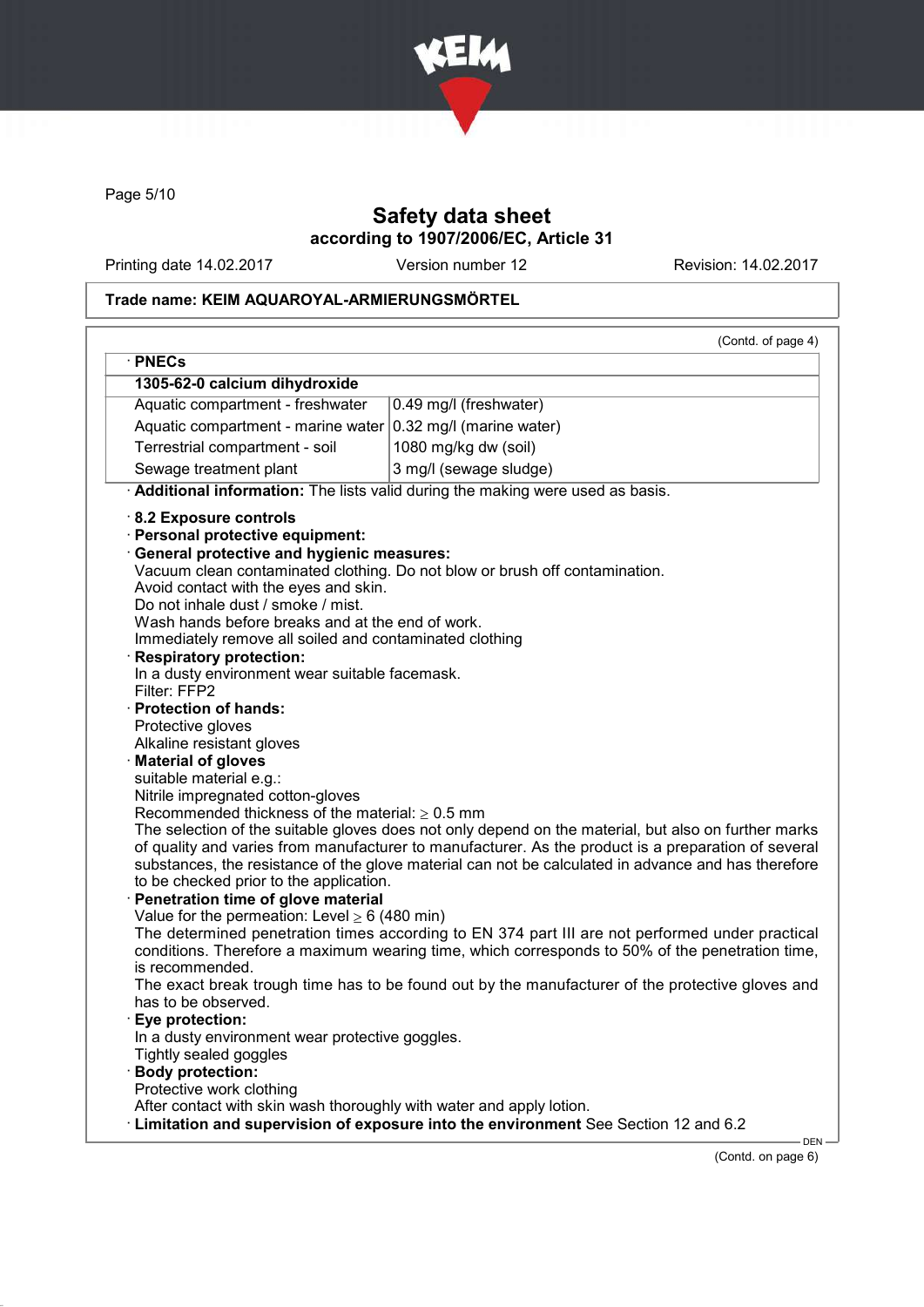

Page 6/10

# Safety data sheet according to 1907/2006/EC, Article 31

Printing date 14.02.2017 Version number 12 Revision: 14.02.2017

Trade name: KEIM AQUAROYAL-ARMIERUNGSMÖRTEL

(Contd. of page 5)

| 9.1 Information on basic physical and chemical properties<br><b>General Information</b> |                                                        |
|-----------------------------------------------------------------------------------------|--------------------------------------------------------|
| · Appearance:                                                                           |                                                        |
| Form:                                                                                   | Powder                                                 |
| Colour:                                                                                 | nature white                                           |
| · Odour:                                                                                | Odourless                                              |
| <b>Odour threshold:</b>                                                                 | Not determined.                                        |
| pH-value at 20 °C:                                                                      | $11.5 - 13.5*$                                         |
| Change in condition                                                                     |                                                        |
| <b>Melting point/freezing point:</b>                                                    | Undetermined.                                          |
| Initial boiling point and boiling range: Undetermined.                                  |                                                        |
|                                                                                         | Not applicable                                         |
| · Flash point:                                                                          | Not applicable.                                        |
| · Flammability (solid, gas):                                                            | Not applicable.                                        |
| · Ignition temperature:                                                                 | Not determined.                                        |
| · Decomposition temperature:                                                            | Not determined.                                        |
| · Auto-ignition temperature:                                                            | Product is not selfigniting.                           |
| <b>Explosive properties:</b>                                                            | Product does not present an explosion hazard.          |
| <b>Explosion limits:</b>                                                                |                                                        |
| Lower:                                                                                  | Not applicable.                                        |
| Upper:                                                                                  | Not applicable.                                        |
| <b>Oxidising properties</b>                                                             | Not applicable                                         |
| · Vapour pressure:                                                                      | Not applicable                                         |
| · Density at 20 °C:                                                                     | 1.00-1.20 $*$ g/cm <sup>3</sup>                        |
| · Relative density                                                                      | Not determined.                                        |
| · Vapour density                                                                        | Not applicable                                         |
| <b>Evaporation rate</b>                                                                 | Not applicable                                         |
| · Solubility in / Miscibility with                                                      |                                                        |
| water at 20 °C:                                                                         | < 2 g/l $(Ca(OH)2)$                                    |
|                                                                                         | miscible                                               |
| · Partition coefficient: n-octanol/water:                                               | Not applicable                                         |
| · Viscosity:                                                                            |                                                        |
| Dynamic:                                                                                | Not applicable.                                        |
| Kinematic:                                                                              | Not applicable.                                        |
| 9.2 Other information                                                                   | * The values are for freshly produced material and may |

(Contd. on page 7)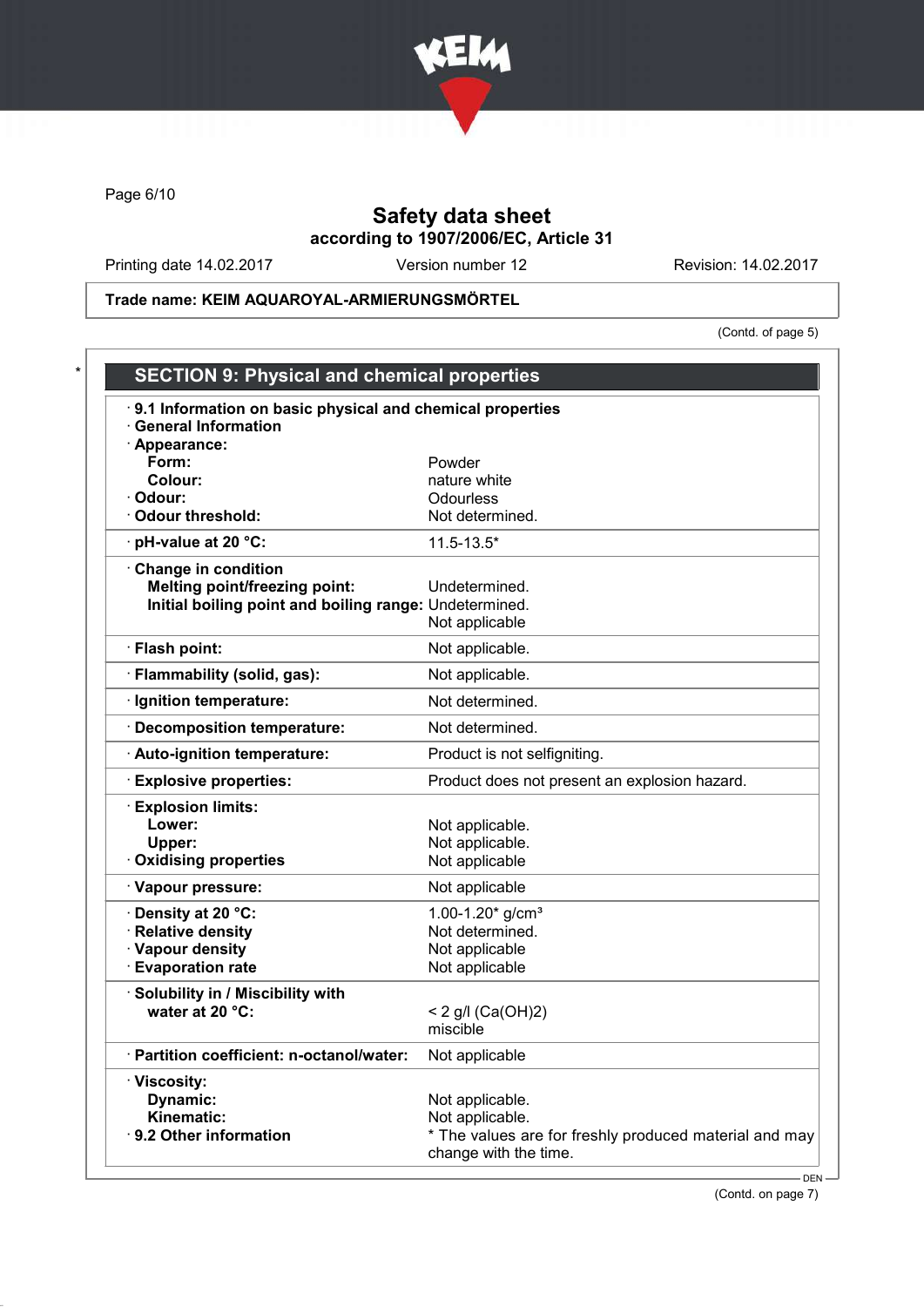

Page 7/10

# Safety data sheet according to 1907/2006/EC, Article 31

Printing date 14.02.2017 Version number 12 Revision: 14.02.2017

### Trade name: KEIM AQUAROYAL-ARMIERUNGSMÖRTEL

(Contd. of page 6)

## SECTION 10: Stability and reactivity

- · 10.1 Reactivity Reacts with water alkaline and hardens.
- · 10.2 Chemical stability Stable under normal conditions of storage and use.
- · Thermal decomposition / conditions to be avoided: Stable at environment temperature.
- No decomposition if used and stored according to specifications.
- · 10.3 Possibility of hazardous reactions No dangerous reactions known.
- · 10.4 Conditions to avoid Humidity
- · 10.5 Incompatible materials: Acids
- · 10.6 Hazardous decomposition products:

No hazardous decomposition products if stored and handled as prescribed.

## **SECTION 11: Toxicological information**

#### · 11.1 Information on toxicological effects

· Acute toxicity Based on available data, the classification criteria are not met.

#### · LD/LC50 values relevant for classification:

#### 1305-62-0 calcium dihydroxide

Oral LD50 >2000 mg/kg (rat) (OECD 425)

Dermal LD50  $\geq$  2500 mg/kg (rabbit) (OECD 402)

#### **Primary irritant effect:**

- Skin corrosion/irritation
- Causes skin irritation.

#### Serious eye damage/irritation

- Causes serious eye damage.
- · during inhalation: Irritating to respiratory system.
- · during swallowing: Irritant effect possible
- **Respiratory or skin sensitisation**
- Product is reduced in chromate. Within the indicated storage time sensitization is not expected.
- Other information (about experimental toxicology):
- Experimental analysis are not available.
- The product was not tested. The statements on toxicology have been derived from the properties of the individual components.
- · CMR effects (carcinogenity, mutagenicity and toxicity for reproduction) not applicable
- Germ cell mutagenicity Based on available data, the classification criteria are not met.
- · Carcinogenicity Based on available data, the classification criteria are not met.
- · Reproductive toxicity Based on available data, the classification criteria are not met.
- · STOT-single exposure
- May cause respiratory irritation.
- · STOT-repeated exposure Based on available data, the classification criteria are not met.
- · Aspiration hazard Based on available data, the classification criteria are not met.

DEN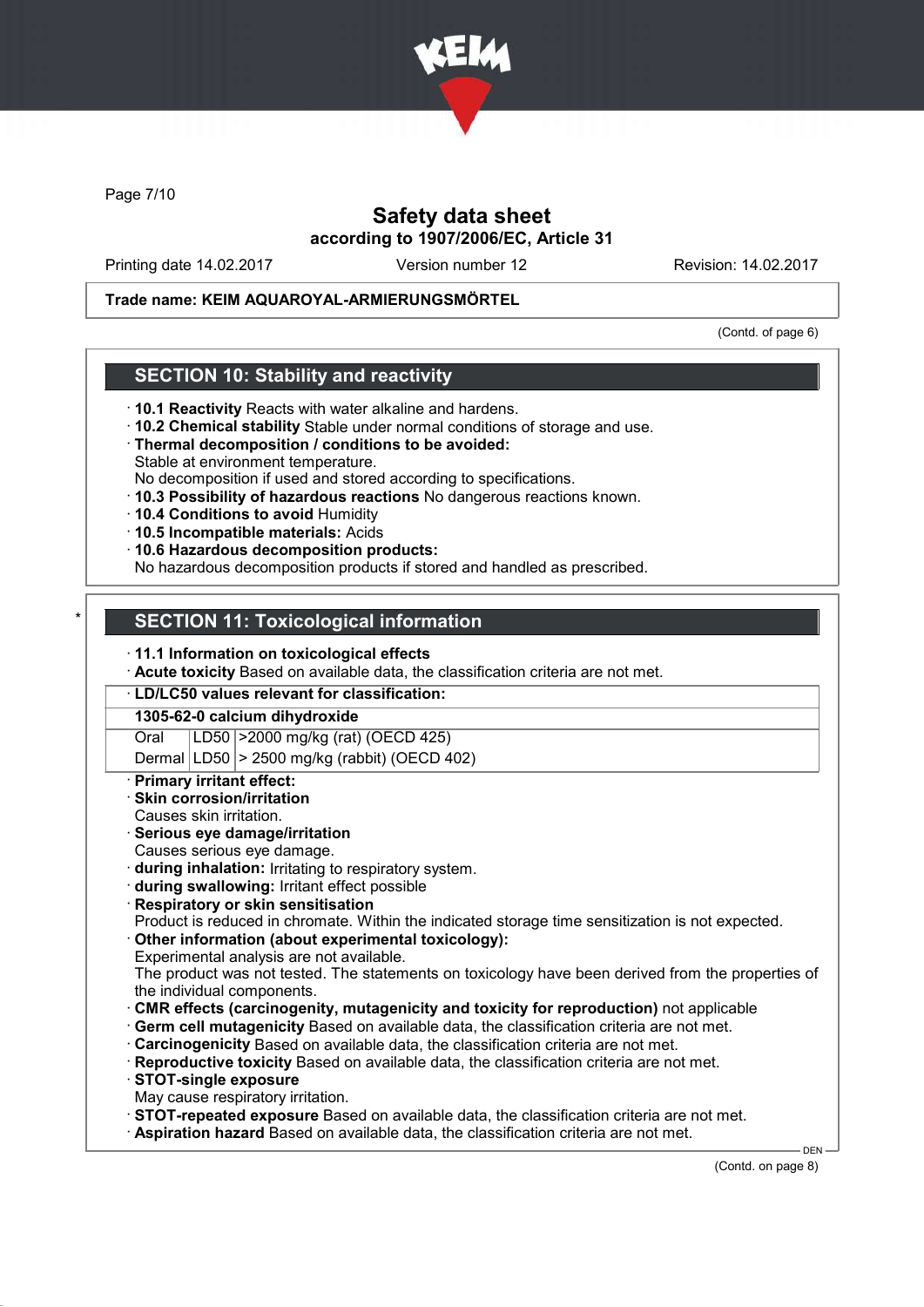

Page 8/10

# Safety data sheet according to 1907/2006/EC, Article 31

Printing date 14.02.2017 Version number 12 Revision: 14.02.2017

Trade name: KEIM AQUAROYAL-ARMIERUNGSMÖRTEL

(Contd. of page 7)

| 1305-62-0 calcium dihydroxide                                                                                                |                                                                                                                                                                                                                                                                                                                                                                                        |
|------------------------------------------------------------------------------------------------------------------------------|----------------------------------------------------------------------------------------------------------------------------------------------------------------------------------------------------------------------------------------------------------------------------------------------------------------------------------------------------------------------------------------|
| <b>NOEC</b>                                                                                                                  | 72h; 48 mg/l (freshwater alga)                                                                                                                                                                                                                                                                                                                                                         |
|                                                                                                                              | 14d; 32 mg/l (invertebrate marine organisms)                                                                                                                                                                                                                                                                                                                                           |
| EC10/LC10 oder NOEC                                                                                                          | 2000 mg/kg (Soil macro-organisms)                                                                                                                                                                                                                                                                                                                                                      |
|                                                                                                                              | 12000 mg/kg (soil microorganisms)                                                                                                                                                                                                                                                                                                                                                      |
| <b>NOEC</b>                                                                                                                  | 21d; 1080 mg/kg (plants)                                                                                                                                                                                                                                                                                                                                                               |
| EC 50/48h                                                                                                                    | 49.1 mg/l (freshwater invertebrate organisms)                                                                                                                                                                                                                                                                                                                                          |
| EC 50/72 h                                                                                                                   | 184.57 mg/l (freshwater alga)                                                                                                                                                                                                                                                                                                                                                          |
| LC 50/96 h                                                                                                                   | 457 mg/l (marine fish)                                                                                                                                                                                                                                                                                                                                                                 |
|                                                                                                                              | 50.6 mg/l (freshwater fish)                                                                                                                                                                                                                                                                                                                                                            |
|                                                                                                                              |                                                                                                                                                                                                                                                                                                                                                                                        |
| · Additional ecological information:<br>· AOX-indication:                                                                    | 158 mg/l (invertebrate marine organisms)<br>· 12.2 Persistence and degradability No further relevant information available.<br>· 12.3 Bioaccumulative potential No further relevant information available.<br>. 12.4 Mobility in soil No further relevant information available.<br>Due to the substance of content which do not include organic jointed halogens, the product can not |
| · General notes:<br>12.5 Results of PBT and vPvB assessment<br>$\cdot$ PBT: Not applicable.<br>$\cdot$ vPvB: Not applicable. | take influence on the AOX-load of the waste water.<br>At present there are no ecotoxicological assessments.<br>Do not allow product to reach ground water, water course or sewage system.<br>Water hazard class 1 (German Regulation) (Self-assessment): slightly hazardous for water                                                                                                  |

· European waste catalogue

17 01 01 | concrete

## · Uncleaned packaging:

· Recommendation:

Non contaminated packagings may be recycled.

(Contd. on page 9)

 $-$  DEN-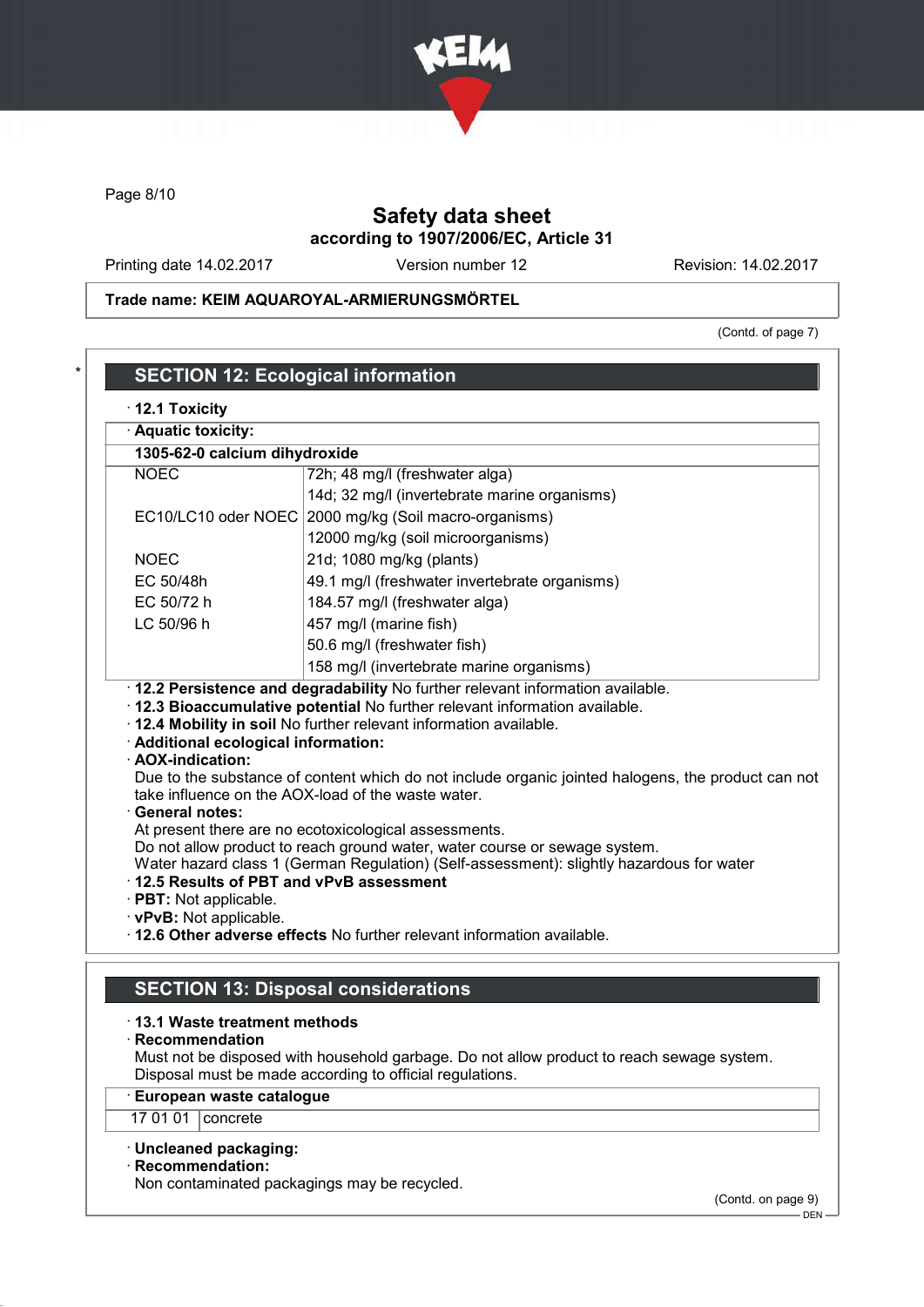

Page 9/10

# Safety data sheet according to 1907/2006/EC, Article 31

Printing date 14.02.2017 Version number 12 Revision: 14.02.2017

(Contd. of page 8)

## Trade name: KEIM AQUAROYAL-ARMIERUNGSMÖRTEL

Disposal must be made according to official regulations.

· Recommended cleansing agents: Water, if necessary with cleansing agents.

| <b>SECTION 14: Transport information</b>                                   |                                                               |
|----------------------------------------------------------------------------|---------------------------------------------------------------|
| $\cdot$ 14.1 UN-Number<br>· ADR, IMDG, IATA                                | Void                                                          |
| 14.2 UN proper shipping name<br>· ADR, IMDG, IATA                          | Void                                                          |
| 14.3 Transport hazard class(es)                                            |                                                               |
| · ADR, IMDG, IATA<br>· Class                                               | Void                                                          |
| ⋅ 14.4 Packing group<br>· ADR, IMDG, IATA                                  | Void                                                          |
| ⋅14.5 Environmental hazards:<br>· Marine pollutant:                        | No.                                                           |
| 14.6 Special precautions for user                                          | Not applicable.                                               |
| 14.7 Transport in bulk according to Annex II<br>of Marpol and the IBC Code | Not applicable.                                               |
| · Transport/Additional information:                                        | No dangerous good in sense of these transport<br>regulations. |
| · UN "Model Regulation":                                                   | Void                                                          |

# **SECTION 15: Regulatory information**

· 15.1 Safety, health and environmental regulations/legislation specific for the substance or mixture

- · Labelling according to Regulation (EC) No 1272/2008 For information on labelling please refer to section 2 of this document.
- · Directive 2012/18/EU
- · Named dangerous substances ANNEX I None of the ingredients is listed.
- · National regulations:
- · Waterhazard class: Water hazard class 1 (Self-assessment): slightly hazardous for water.
- · Other regulations, limitations and prohibitive regulations
- · Please note:

TRGS 200 (Germany) TRGS 500 (Germany) TRGS 510 (Germany) TRGS 900 (Germany)

(Contd. on page 10)